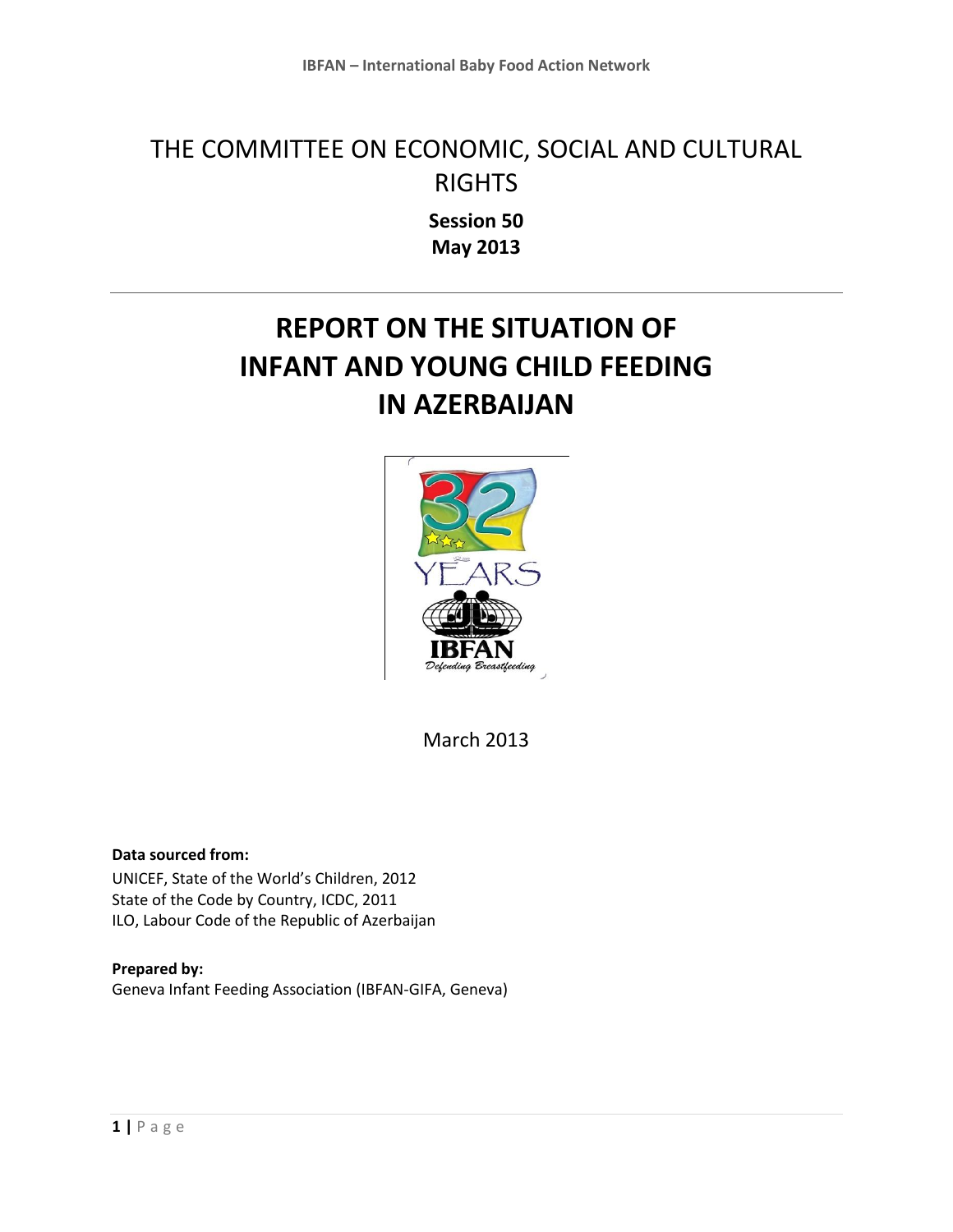#### **Breastfeeding: key to child and maternal health**

The 1'000 days between a woman's pregnancy and her child's 2nd birthday offer a unique window of opportunity to shape the health and wellbeing of the child. The scientific evidence is unambiguous: *exclusive breastfeeding for 6 months followed by timely, adequate, safe and appropriate complementary feeding practices, with continued breastfeeding for up to 2 years or beyond*, provides the key building block for child survival, growth and healthy development<sup>1</sup>. This constitutes the infant and young child feeding practice recommended by the World Health Organisation  $(WHO)<sup>2</sup>$ .

**Breastfeeding** is key during this critical period and it is the single most effective intervention for saving lives. It has been estimated that optimal breastfeeding of children under two years of age has the potential to prevent 1.4 million deaths in children under five in the developing world annually3. In addition, it is estimated that 830.000 deaths could be avoided by initiating breastfeeding within one hour from birth<sup>4</sup>. Mother's breastmilk protects the baby against illness by either providing direct protection against specific diseases or by stimulating and strengthening the development of the baby's immature immune system. This protection results in better health, even years after breastfeeding has ended.

Breastfeeding is *an essential part of women's reproductive cycle*: it is the third link after pregnancy and childbirth. It protects mothers' health, both in the short and long term, by, among others, aiding the mother's recovery after birth, offering the mother protection from iron deficiency anaemia and is a natural method of child spacing (the Lactational Amenorrhea Method -LAM) for millions of women that do not have access to modern form of contraception.

#### **Infant and young child feeding and human rights**

Several international instruments make a strong case for protecting, promoting and supporting breastfeeding, and stipulate the right of every human being, man, woman and child, to optimal health, to the elimination of hunger and malnutrition, and to proper nutrition. These include the International Covenant on Economic, Social and Cultural Rights (CESCR), especially article 12 on the right to health, including sexual and reproductive health, art. 11 on the right to food and art. 6, 7 and 10 on the right to work, the Convention on the Rights of the Child (CRC), especially article 24 on the child's right to health, the Convention on the Elimination of All Forms of Discrimination against Women (CEDAW), in particular article 1 and 5 on gender discrimination on the basis of the reproduction status (pregnancy and lactation), article 12 on women's right to health and article 16 on marriage and family life. Adequately interpreted, these treaties support the claim that **'breastfeeding is the right of every mother, and it is essential to fulfil every child's right to adequate food and the highest attainable standard of health.'**

As duty-bearers, *States* have the obligation to create a protective and enabling environment for women to breastfeed, through protecting, promoting and supporting breastfeeding.

 $2$  WHO 2002, Global Strategy on Infant and Young Child Feeding,

 $\overline{\phantom{a}}$ 

<sup>&</sup>lt;sup>1</sup> IBFAN, What Scientific Research Says?, <u>http://www.ibfan.org/issue-scientific-breastfeeding.html</u>

http://www.who.int/nutrition/publications/infantfeeding/9241562218/en/index.html

<sup>&</sup>lt;sup>3</sup> UNICEF[, http://www.childinfo.org/breastfeeding.html](http://www.childinfo.org/breastfeeding.html)

<sup>4</sup> Save the Children 2012, *Superfoods for babies: how overcoming barriers to breastfeeding will save children's lives*.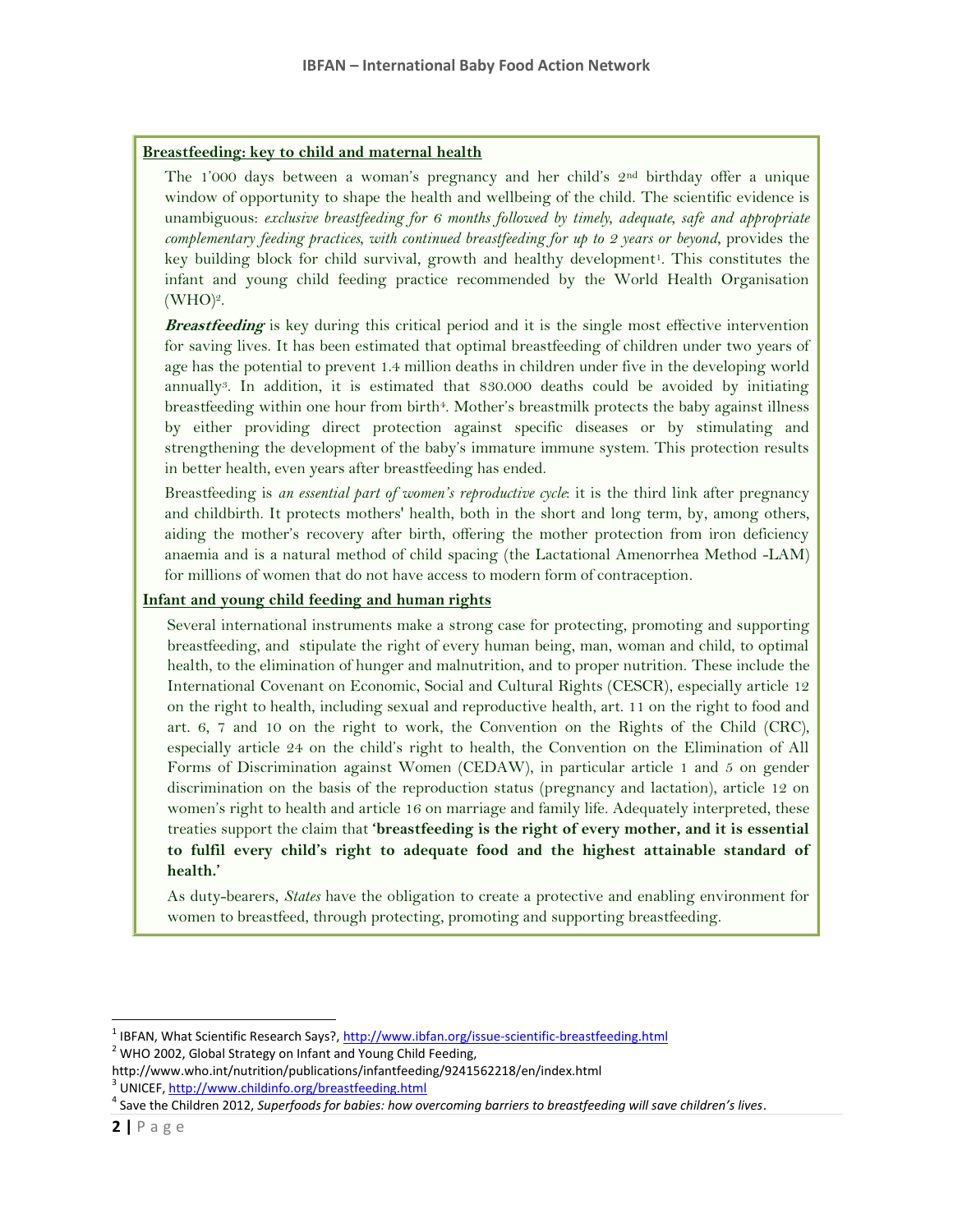## **1) General situation concerning breastfeeding in Azerbaijan**

*WHO recommends* early initiation of breastfeeding (within an hour from birth), exclusive breastfeeding for the first 6 months, followed by continued breastfeeding for 2 years or beyond, together with adequate and safe complementary foods.

Globally, more than half of the newborns are not breastfed within one hour from birth, less than 40% of infants under 6 months are exclusively breastfed and only a minority of women continue breastfeeding their children until the age of two.

Rates on infant and young child feeding:

*Early initiation* = Proportion of children born in the last 24 months who were put to the breast within one hour of birth

*Exclusive breastfeeding* = Proportion of infants 0–5 months of age who are fed exclusively with breastmilk

*Continued breastfeeding at 2 years* = Proportion of children 20–23 months of age who are fed breastmilk

*Complementary feeding* = Proportion of infants 6–8 months of age who receive solid, semi-solid or soft foods

### *General data<sup>5</sup>*

| Total number of births                     |     | 182'000 (2010)  |           |           |
|--------------------------------------------|-----|-----------------|-----------|-----------|
| Infant mortality rates under 1 year of age | -78 | (1990)          | 30 (2009) | 39 (2010) |
| (per 1000 live births)                     |     |                 |           |           |
| Maternal mortality rates reported          | 24  | $(2006 - 2010)$ |           |           |
| (per 100'000 live births)                  |     |                 |           |           |
| Institutional delivery                     |     | 78% (2006-2010) |           |           |
| Skilled attendant at birth                 |     | 88% (2006-2010) |           |           |
| Infants with low birth weight              |     | 10% (2006-2010) |           |           |

#### *Breastfeeding data<sup>6</sup>*

|                                         | $(2006 - 2010)$ |
|-----------------------------------------|-----------------|
| Early initiation of breastfeeding       | 32%             |
| Exclusive breastfeeding at 6 months     | 12%             |
| Complementary feeding at 6-8 months     | 44%             |
| Continued breastfeeding at 20-23 months | 16%             |

All breastfeeding rates are extremely low: the initiation rates for example underline that there is probably poor promotion of breastfeeding in hospitals and maternity clinics. The same is to be said of the very low rates of exclusive breastfeeding at 6 months.

The fact that a large number of women, either give birth in medical institutions or with the help of skilled birth attendants, provides a potential way for information flow directly to the mothers.

 $\overline{a}$ 

<sup>&</sup>lt;sup>5</sup> UNICEF, State of the World's Children, 2012

 $^6$  idem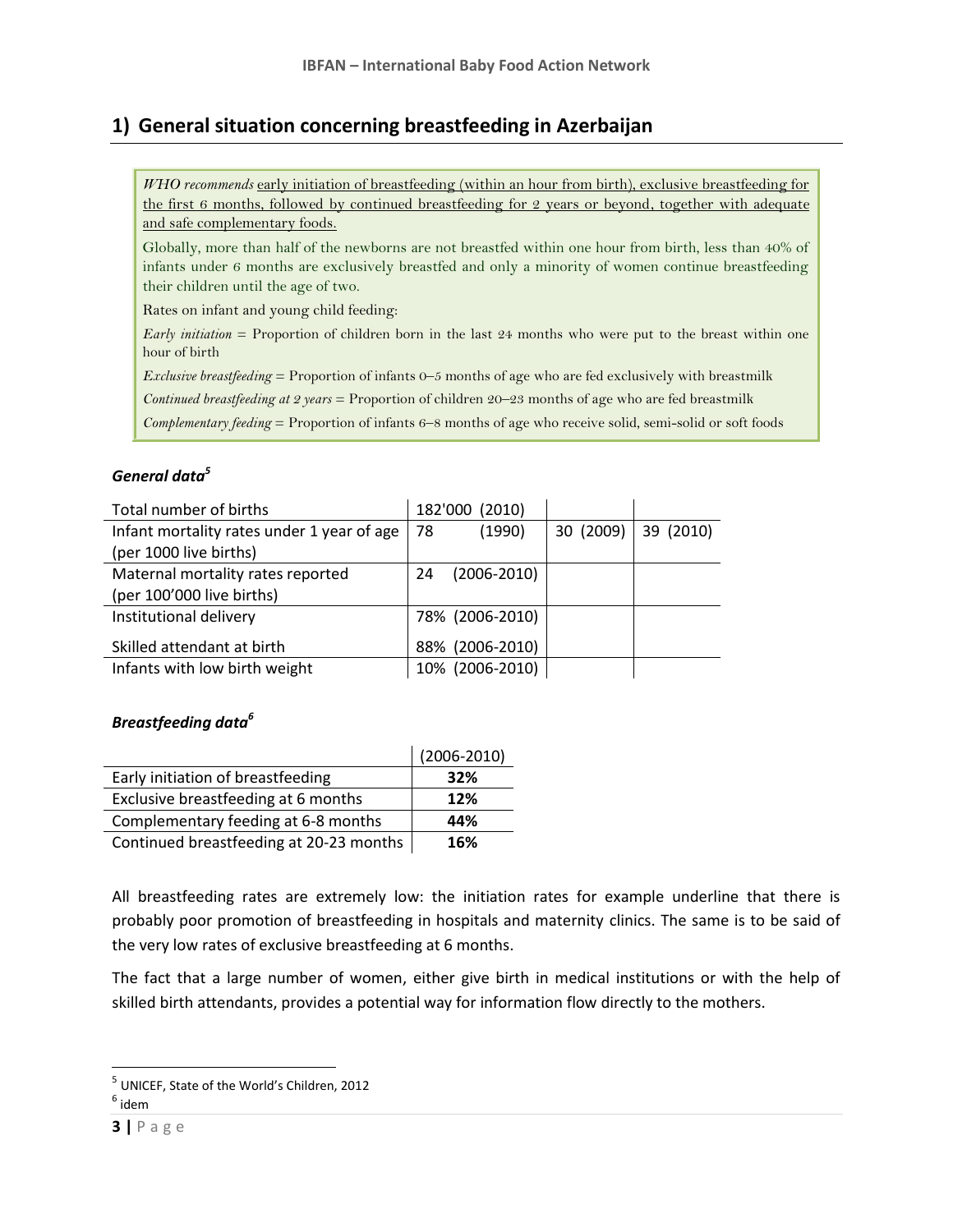## **2) International Code on Marketing of Breastmilk Substitutes**

Evidence clearly shows that a great majority of mothers can breastfeed and will do so if they have the accurate and full information and support, as called for by the Convention on the Rights of the Child. However, direct industry influence through advertisements, information packs and contact with sales representatives and indirect influence through the public health system; submerge mothers with incorrect, partial and biased information. *The International Code of Marketing of Breastmilk Substitutes (the Code)* has been adopted by the World Health Assembly in 1981. It is a minimum global standard aiming to protect appropriate infant and young child feeding by requiring States to regulate the marketing activities of enterprises producing and distributing breastmilk substitutes in order to avoid misinformation and undue pressure on parents to use such products when not strictly necessary. Even if many countries have adopted at least some provisions of the Code in national legislation, the implementation and enforcement are suboptimal, and violations of the Code persist.

According to the International Code Documentation Centre, in Azerbaijan there is a law on marketing of breastmilk substitutes that includes several provisions of *the International Code of Marketing of Breastmilk Substitutes (WHO UNICEF 1981)*.

However we have no information concerning the implementation of this law, nor do we have any examples of violations.

The Committee may ask the government delegation what efforts exist to implement the law as well as what system is in place to monitor the law.

## **3) Baby Friendly Hospital Initiative (BFHI) and training of health workers**

Lack of support to breastfeeding by the health care system and its health care professionals further increase difficulties in adopting optimal breastfeeding practices. The Baby Friendly Hospital Initiative (BFHI), which consists in the implementation by hospitals of the 'Ten steps for successful breastfeeding', is a key initiative to ensure breastfeeding support within the health care system. However as UNICEF support to this initiative has diminished in many countries, the implementation of BFHI has significantly slowed down. Revitalization of BFHI and expanding the Initiative's application to include maternity, neonatal and child health services and community-based support for lactating women and caregivers of young children represents an appropriate action to address the challenge of adequate support.

In 2002, 7 hospitals in Azerbaijan were certified as Baby-friendly. As we have no information concerning the total number of maternity centres and hospitals we cannot qualify this number.

The Committee may want to request more information concerning the initiative, its current functioning and financing, as well if efforts have been made lately to integrate the most recent improvements in the original BFHI.

### **4) Maternity protection for working women**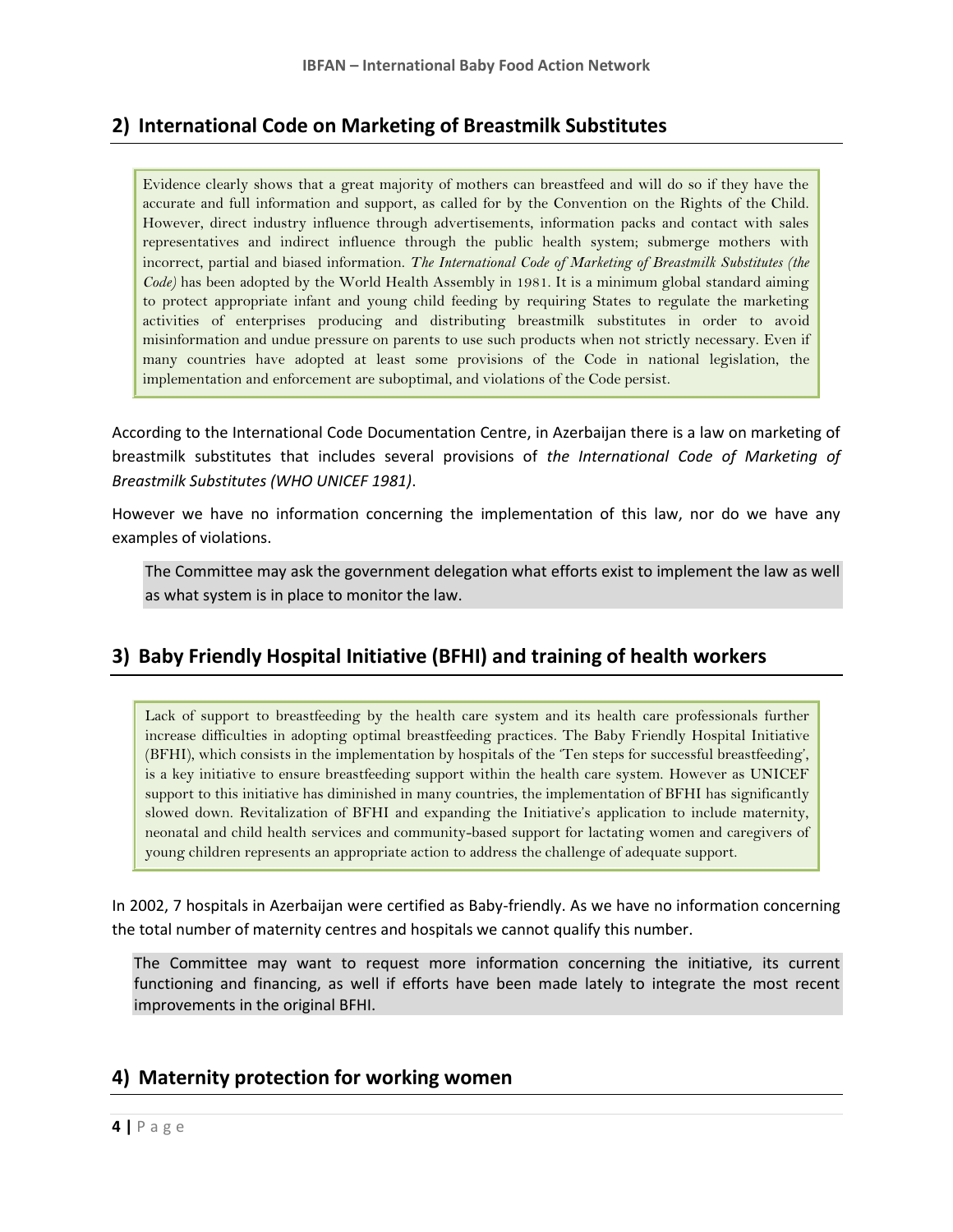The main reason given by majority of working mothers for ceasing breastfeeding is their return to work following maternity leave. It is therefore necessary to make adjustments in the workload of mothers of young children so that they may find the time and energy to breastfeed; this should not be considered the mother's responsibility, but rather a collective responsibility. States should adopt and monitor an adequate policy of maternity protection in line with ILO Convention 183 (2000)<sup>7</sup> that facilitate six months of exclusive breastfeeding for women employed in all sectors, and facilitate workplace accommodations to feed and/or to express breastmilk.

**Scope:** Maternity legislation is applicable to employees working in enterprises and workplaces where a contract of employment exists, as well as to employees performing jobs in their homes using the employer's materials. The law does not cover women employed in the informal economy.

#### **Maternity leave and other related types of leave**

Normal duration is *126 days starting 70 days prior to childbirth and 56 days after childbirth*. In the event of abnormal or multiple births, women shall be granted 70 days leave after childbirth.

**Women working in industry** shall be granted 140 days for normal childbirth (70 days before and 70 days after birth); 156 calendar days in the event of abnormal birth (70 calendar days before and 86 after birth); 180 calendar days in the event of multiple births ( 70 days before and 110 calendar days after birth). Unpaid leave is granted with the employer's consent for up to 14 calendar days for women with children under the age of 16 or single parents or guardians.

**Parental leave:** A single parent or another family member caring for a child until the age of 3, is eligible for partially-paid social leave. An employee caring for a child may use partially-paid social leave completely or in part at his/her discretion.

**Paternity leave:** Unpaid leave is granted with the employer's consent for up to 14 calendar days for men whose wives are on maternity leave.

**Leaves related to family responsibilities**: Upon request of pregnant workers, or who have children under the age of 14, or have handicapped children under the age of 16, or have to take care of a sick family member, the employer shall give them a part-time daily or weekly job with wages based on their experience and seniority. Both sides have to agree on the time of the workday or week. This is also applicable to all fathers, foster parents or legal guardians who have to raise the children themselves alone and without the mother.

**Health protection:** Women are protected against dangerous or unhealthy work, work in intensive jobs, hazardous workplaces and in underground tunnels and other underground work is prohibited for pregnant workers or women who have children under 3 years of age.

**Non-discrimination measures:** During hiring, a change in employment or termination of employment, no discrimination among employees is permitted on the basis of sex, family circumstances or other factors unrelated to professional qualifications, job performance, or professional skills of the employees,

 $\overline{a}$  $<sup>7</sup>$  ILO, C183 - Maternity Protection Convention, 2000 (No. 183)</sup>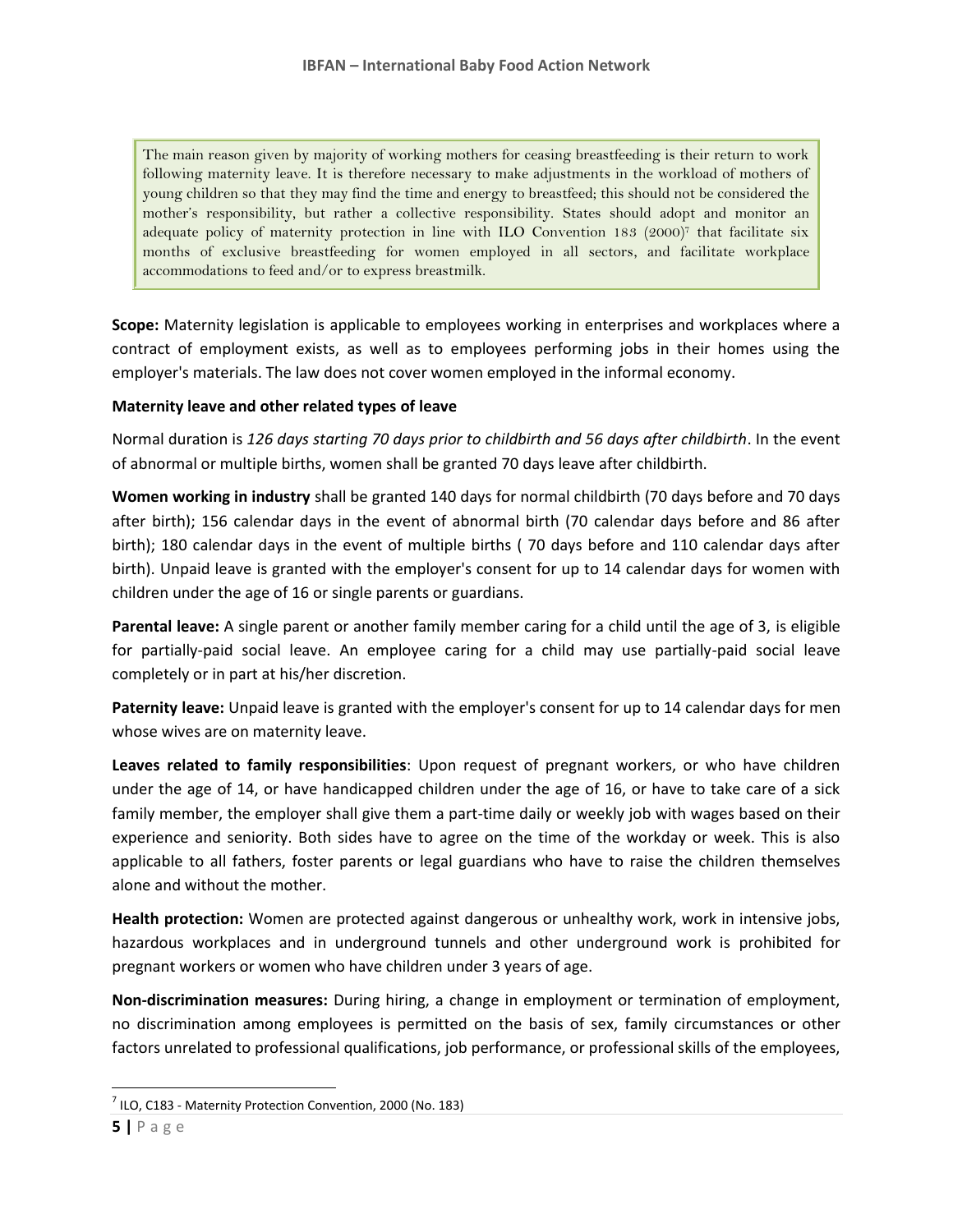nor shall it be permitted to establish privileges and benefits or directly or indirectly limit rights on the basis of these factors. Concessions, privileges and additional protection for women shall not be considered discrimination. Refusing to sign a labour contract with a woman who is pregnant or has a child under the age of 3 is prohibited by law. The employer is prohibited from terminating the employment contracts of pregnant women and women with children under age 3.

**Breastfeeding:** Women workers who have children under the age of 18 months are entitled to breastfeeding breaks, in addition to their regular lunch and rest breaks. These breaks are at least *30 minutes each, every 3 hours*. If a woman worker has two or more children under 18 months, the duration of the breaks shall be at least one hour. These breaks can be added to the regular lunch or rest breaks, or can be taken at the beginning of and/or at the end of workdays. If the worker decides to take her feeding breaks at the end of the day, her workday shall be shortened.

This provision is also applicable to all fathers, foster parents or legal guardians who have to raise the children themselves alone and without the mother for a particular reason. Breaks given for feeding children are considered as working time and the average salary of the worker shall remain the same.

The ILO does not mention any information regarding payment of women on maternity leave but given that the country ratified Convention C183 on maternity protection in October 2010, level of payment should be at least at 2/3 of salary.

Post-birth maternity leave is of only 8 weeks (2 months), making it difficult for women to exclusively breastfeed for 6 months.

The Committee may consider asking the delegation if the government is considering including women working in the informal economy within the scope of maternity protection as this is starting to take place in a few countries, leading the way.

## **5) Government measures to protect and promote breastfeeding**

The **Innocenti Declarations** <sup>8</sup> have identified operational targets for governments, which include:

- Appoint a breastfeeding coordinator and established a multisectoral national breastfeeding committee;
- Ensure that every facility providing maternity services fully practices the Ten Steps to Successful Breastfeeding;
- Take action to give effect to the principles and aim of the International Code of Marketing of Breast-Milk Substitutes and subsequent relevant World Health Assembly resolutions in their entirety;
- Enact imaginative legislation protecting the breastfeeding rights of working women;
- Develop, implement, monitor and evaluate a comprehensive policy on infant and young child feeding;

 $\overline{\phantom{a}}$ 

 $^8$  At the 1990 WHO/UNICEF policymakers' meeting on "Breastfeeding in the 1990s: A Global Initiative" the Innocenti Declaration on the Protection, Promotion and Support of Breastfeeding was developed and adopted, by all WHO and UNICEF Member States. To mark the 15th anniversary of the adoption of the Innocenti Declaration, a wide coalition of international organizations and governments organized a conference in 2005 which led to the second Innocenti Declaration. For more information:<http://innocenti15.net/>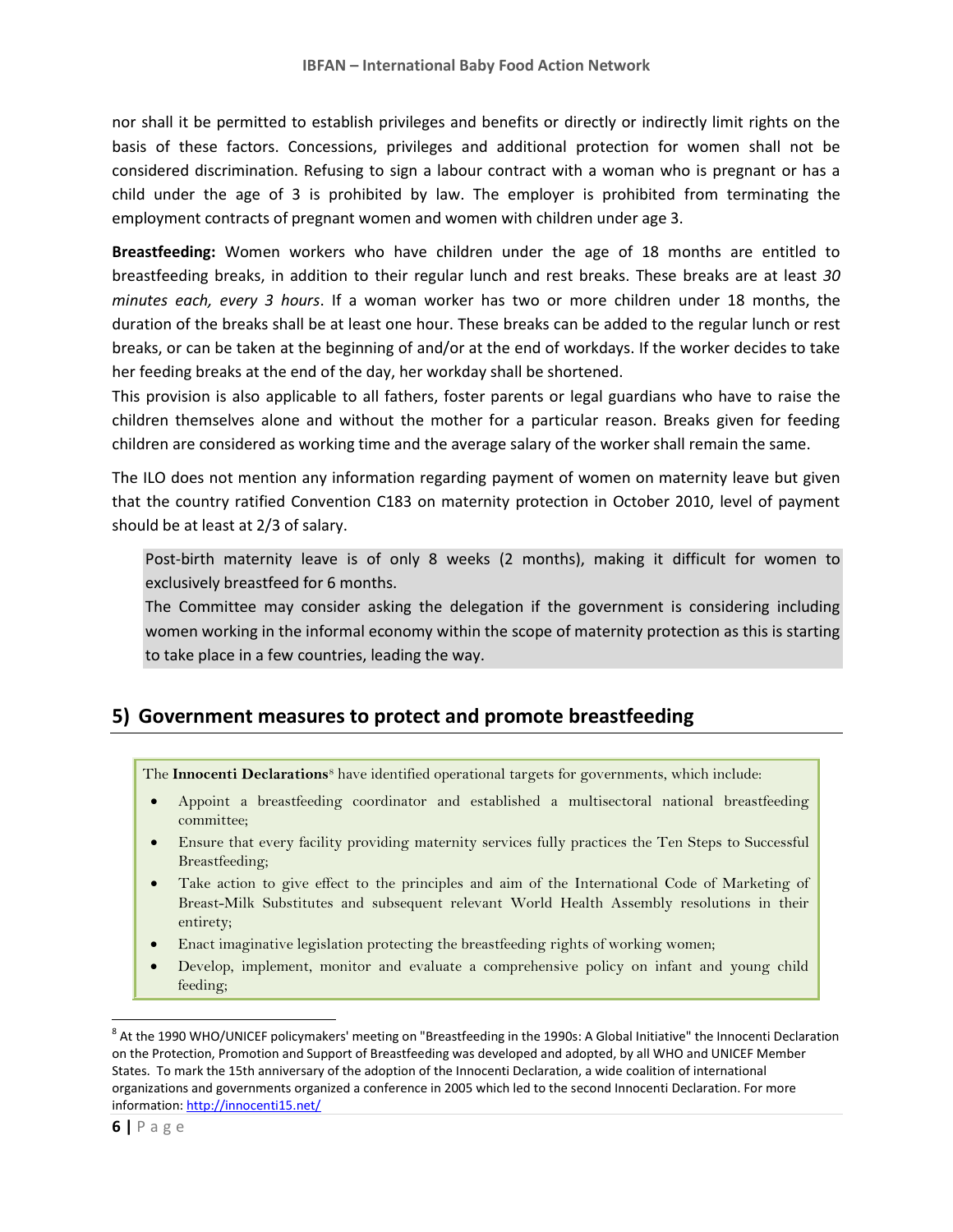- Promote timely, adequate, safe and appropriate complementary feeding;
- Provide guidance in feeding infants and young children in exceptionally difficult circumstances.

There is no information regarding the structure set in place within the department of health and nutrition to promote, protect and support breastfeeding, for example a breastfeeding commission and committee.

The Committee may discuss and recommend the setting up of a breastfeeding committee in order to protect, promote and support optimal feeding of infants and young children.

## **6) Recommendations on breastfeeding by the Committee on the Rights of the Child**

The **Convention on the Rights of the Child** has placed breastfeeding high on the human rights agenda. Article 24<sup>9</sup> mentions specifically the importance of breastfeeding as part of the child's right to the highest attainable standard of health. Better breastfeeding and complementary feeding practices, the right to information for mothers and parents, the protection of parents by aggressive marketing of breastmilk substitute products – through the implementation of and compliance with the International Code of Marketing of Breastmilk Substitutes (WHO/UNICEF, 1981) - as well as the need for strong and universal maternity protection are now systematically discussed during State parties reviews by the CRC Committee.

At the last review in 2012 (session 59), in its Concluding Observations, the CRC Committee recommended Azerbaijan to:

"*(a) Consider undertaking specific measures to improve exclusive breastfeeding rates, including policies, promotional activities, and training of all health workers;* 

*(b) Raise awareness about the importance of breastfeeding, good nutrition and the health risks of artificial feeding for infants, including among health-care professionals;* 

*(c) Pay particular attention to the importance of early initiation of breastfeeding;* 

*(d) Establish monitoring and reporting mechanisms to regulate the marketing, sale and distribution of breast-milk substitutes, and disseminate information on access to these mechanisms;* 

*(e) Strengthen the Baby-friendly Hospital Initiative, including by providing sufficient funds and monitoring the progress of its implementation and success rates;* 

*(f) Continue to strengthen maternity legislation for working women, including by extending the duration of maternity leave provided and the scope of its coverage, as well as by developing breastfeedingfriendly workplaces and child-care centres;* 

 $\overline{a}$ 

<sup>9</sup> "*States Parties shall pursue full implementation of this right and, in particular, shall take appropriate measures: […] (e) To ensure that all segments of society, in particular parents and children, are informed, have access to education and are supported in the use of basic knowledge of child health and nutrition, the advantages of breastfeeding, hygiene and environmental sanitation and the prevention of accidents."* Art 24.2 (e), CRC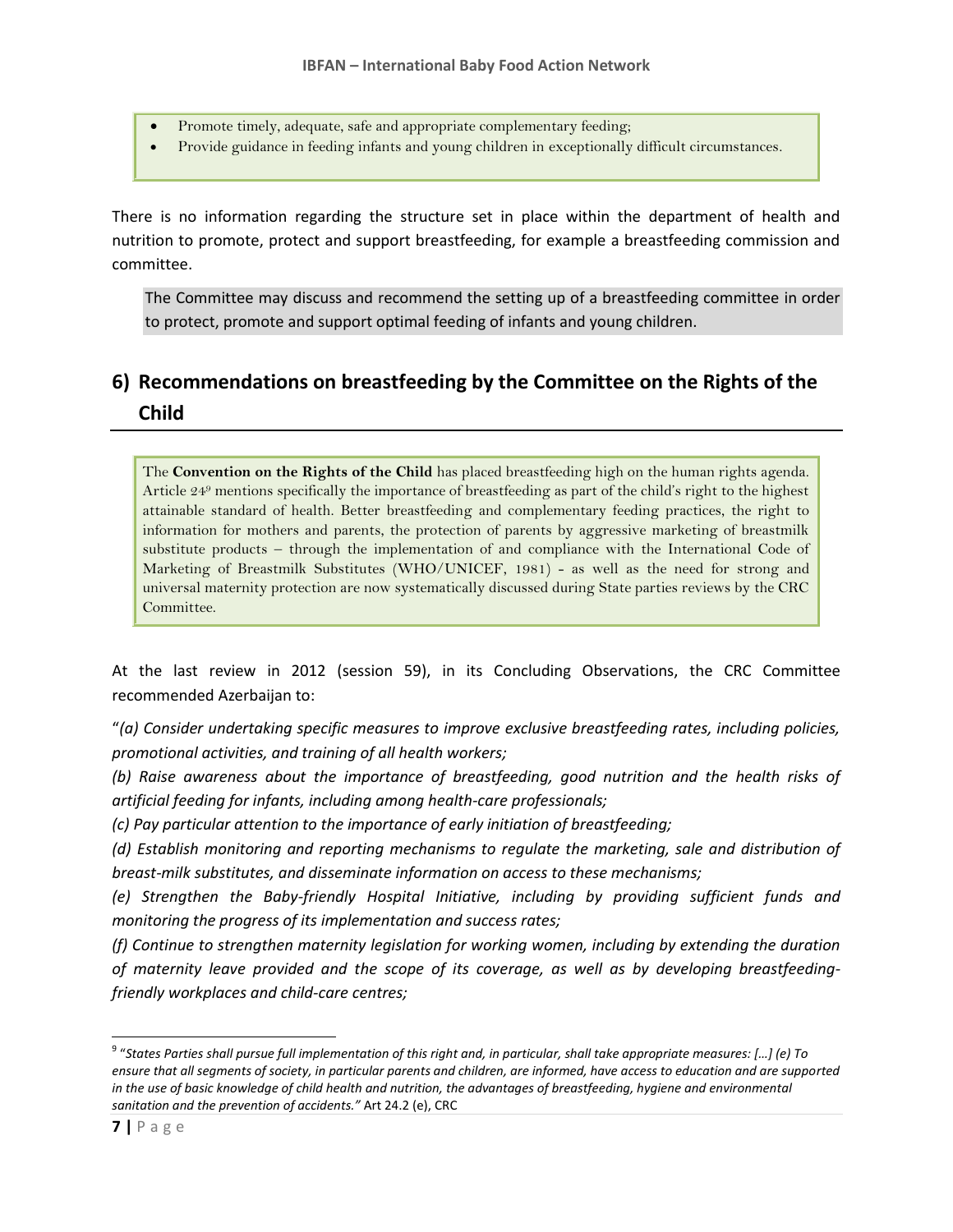*(g) Consider amending its maternity protection legislation to be in full compliance with ILO Convention No. 183, including by considering extending the post-birth period of the maternity leave to better enable mothers to exclusively breastfeed*." (para 61)

## **7) Relevant CESCR recommendations**

At the last review in 2004 (session 33), in its Concluding Observations, the CESCR Committee expressed its concern "*about the high incidence of malnutrition, infant mortality, iron deficiency disorders and malaria, especially among refugees and internally displaced persons*" (para 29) and "about *the high infant and maternal mortality rates*" (para 30). The committee therefore recommended Azerbaijan to "*continue its efforts to improve its health services, inter alia through the allocation of adequate and increased resources*" and requested the State party to "*include information in its next periodic report on how the recently adopted health laws and policies have been implemented and on the progress made*". (para 55)

## **8) Obstacles and recommendations**

#### *The following problems have been identified:*

- Very low breastfeeding rates.
- Lack of information on the implementation and monitoring of the International Code of Marketing of Breastmilk Substitutes.
- Lack of information concerning either the existence or not of a breastfeeding policy, breastfeeding committee and a structure aimed at protecting, promoting and supporting breastfeeding.
- Few maternity centres are BFHI.
- Maternity legislation is comprehensive but excludes wide categories of working women. Maternity leave is of only 8 weeks (2 months), making it difficult for women to exclusively breastfeed for 6 months.

#### *Our recommendations include:*

- **The Committee should make reference to the importance of protecting, promoting and supporting breastfeeding for the prevention of child malnutrition and for reducing child and maternal mortality.**
- **The Committee could reinforce CRC recommendations to strengthen breastfeeding practices, including by recommending the State party to:**
- **establish monitoring and reporting mechanisms to regulate the marketing, sale and distribution of breastmilk substitutes;**
- **strengthen maternity legislation for working women, including by extending the duration of maternity leave provided and the scope of its coverage.**